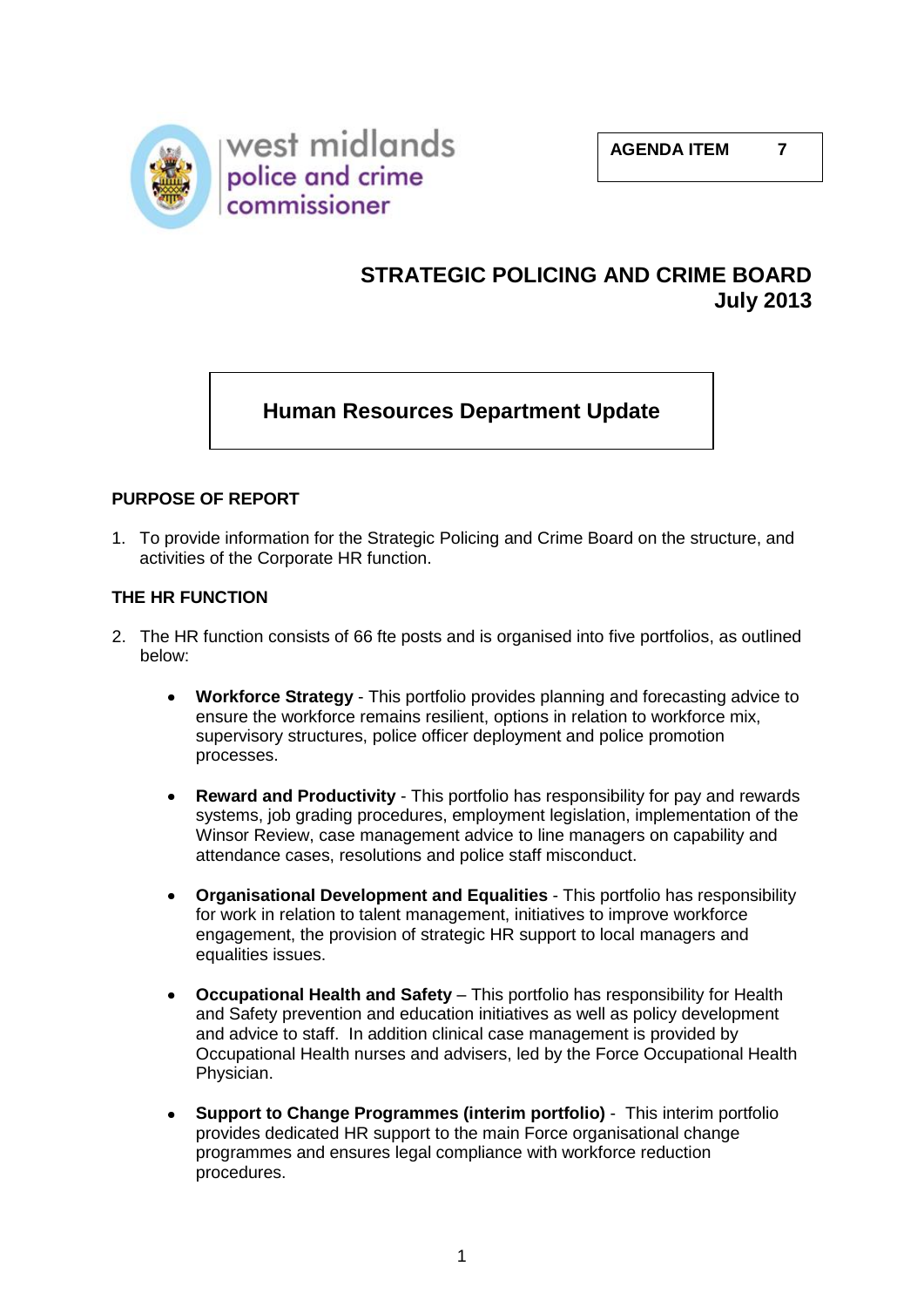- 3. Along with other Force Headquarters Departments, the HR Department is awaiting the outcome of the Senior Management Review to determine the managerial and leadership arrangements of the Department. This may have an impact on the portfolio arrangements described above.
- 4. Furthermore, the Head of HR has taken the lead in approaching West Midlands Fire Service and Birmingham City Council to explore the opportunity to work collaboratively to increase the availability of resources and share and develop HR expertise. This work is in the early stages of development and updates will be provided as necessary.
- 5. The HR Department has a strong working relationship with staff associations and recently reviewed the resources provided to the Trade Unions, Police Federation and Superintendents Association. The outcome of the review was a reduction in the establishment of police officers deployed to full time Federation duties to nine, and a temporary increase to six police staff Trade Union posts to enable full engagement in working with the Force on the Organisational Change programmes.

#### **CURRENT WORKFORCE**

6. The table below sets out the current establishment and strength as at May 2013.

|                     | <b>Established</b><br>posts<br>(fte) | <b>Funded</b><br><b>Externally</b><br>(tte) | <b>Total</b><br>(fte) | <b>Strength</b><br><b>May 2013</b><br>(fte) | <b>Difference</b><br>$($ fte $)$ |
|---------------------|--------------------------------------|---------------------------------------------|-----------------------|---------------------------------------------|----------------------------------|
| Police Officer      | 7,571.0                              | 62.0                                        | 7,633.0               | 7,442.0                                     | 191.0                            |
| <b>Police Staff</b> | 3,019.1                              | 212.0                                       | 3,231.1               | 3,029.0                                     | 202.1                            |
| <b>PCSO</b>         | 786.5                                | 0.0                                         | 786.5                 | 676.0                                       | 110.5                            |
| <b>Total</b>        | 11,376.6                             | 274.0                                       | 11,650.6              | 11,147.0                                    | 503.6                            |

- 7. The Force is committed to providing equality of opportunity to police officers, staff and special constables and all applicants to these posts. To support this commitment it is important to effectively monitor the protective characteristics and understand any variances in trends. The key headlines are summarised below with full details given in appendix 1.
	- 39.5% of the Force is female, split between 29.7% of police officers, 61.5% of police staff and 48.5% of PCSO.
	- 9.4% of the Force is BME, split between 8.4% of police officers, 11.2% of police staff and 12.0% of PCSO.
	- 1.7% of the Force is declared disabled, split between 0.9% of police officers,  $\bullet$ 4.0% of police staff and 0.6% of PCSO.
- 8. The age profile of the Force is the area experiencing the most change. This is predominately due to the restriction on recruitment and use of A19 which is having the effect of concentrating the police officer workforce into a narrow age range. Nearly 80% of the police officer workforce is in the 31-50 age range, with around 16% less than 30 and 6% over 50 (police staff workforce is 17% less than 30 and 30% over 50). In workforce planning terms this will start to impact on both how the workforce reflects the communities it serves as well as the diversity and talent pool of future promotion processes.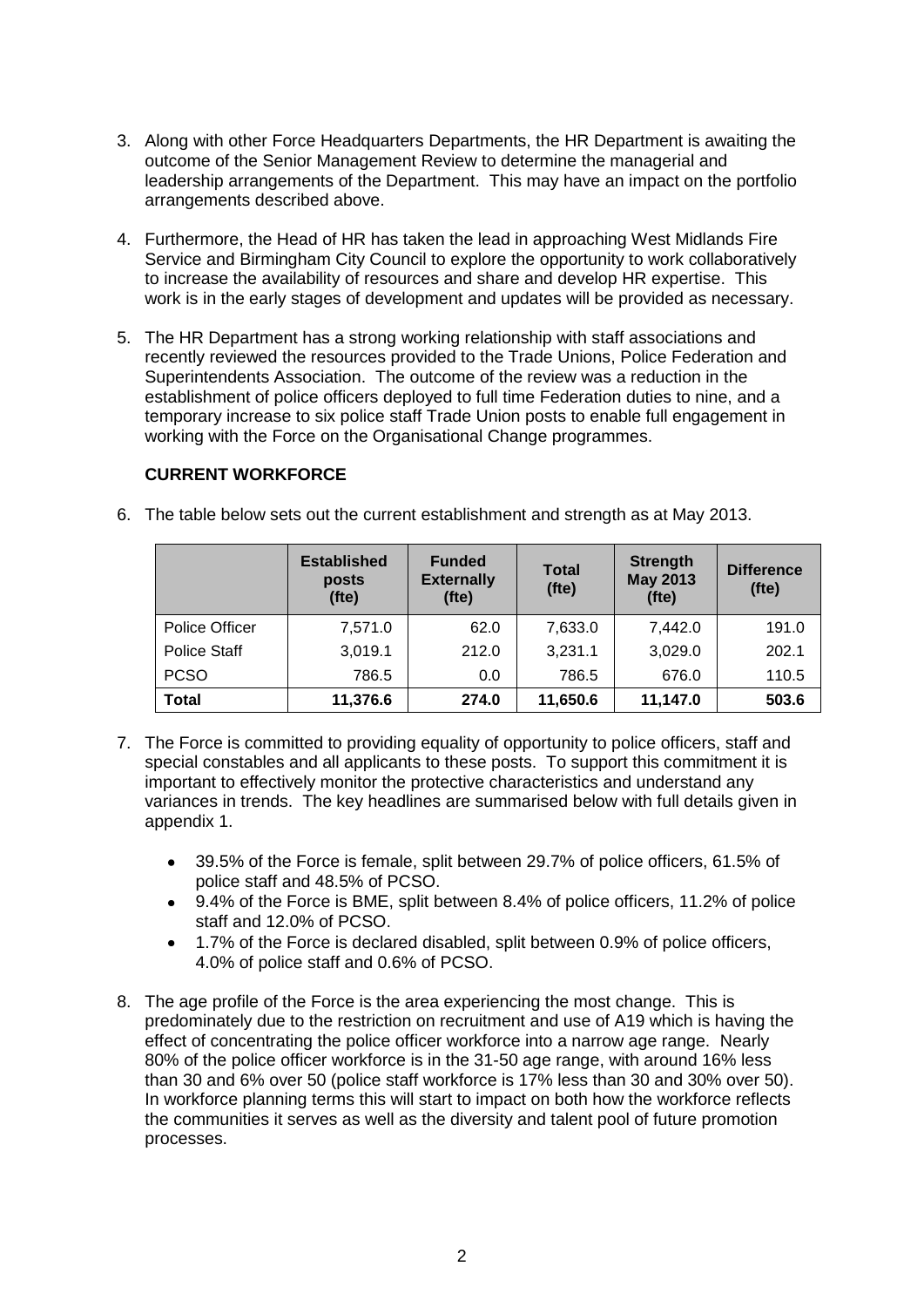### **WORKFORCE RESOURCING**

- 9. As part of the 2013/14 budget it was agreed to recruit 50 PCSOs and 50 Specials. A project team has been established to manage the recruitment to these posts and it is anticipated that Special Constable training will commence in November 2013 and PCSO training in January 2014. All PCSOs should have completed their training and be deployed by March 2014 and the Special Constables will be deployed in three groups during March, April and June 2014.
- 10. The advertising of these posts is being actively managed to control numbers, expectations and attract applicants from hard to reach communities and demographics. This will be developed through liaison with KIN, and staff associations. Some parts of the process, i.e. shortlisting, will be undertaken by an external provider and the resource intensive assessment centre approach is being replaced by a more efficient on-line testing approach.
- 11. In addition, to maximise the use of the skills and warranted powers of police officers it was agreed to convert 100 police posts into police staff posts. Work is now progressing to recruit police staff into these roles and it is planned that around 50% of the posts will be filled by September, and around 80% filled by the end of December. All roles are scheduled to be filled before the end of the financial year.

### **ATTENDANCE DATA**

12. The Force has an attendance target for all occupational groups of 97%. This means that staff are expected to attend for 221 out of the 228 days available for work. The chart below shows the performance against this target.



- 13. The chart shows that current performance is below target for all three occupational groups. Actions being taken to address this position include:
	- Identification of individuals with poor attendance records (in terms of frequency of absence and length of absence);
	- Provision of information to SLTs to enable local decision making and management (i.e. local trends and hotspots);
	- Development of local action plans managed by the SLT;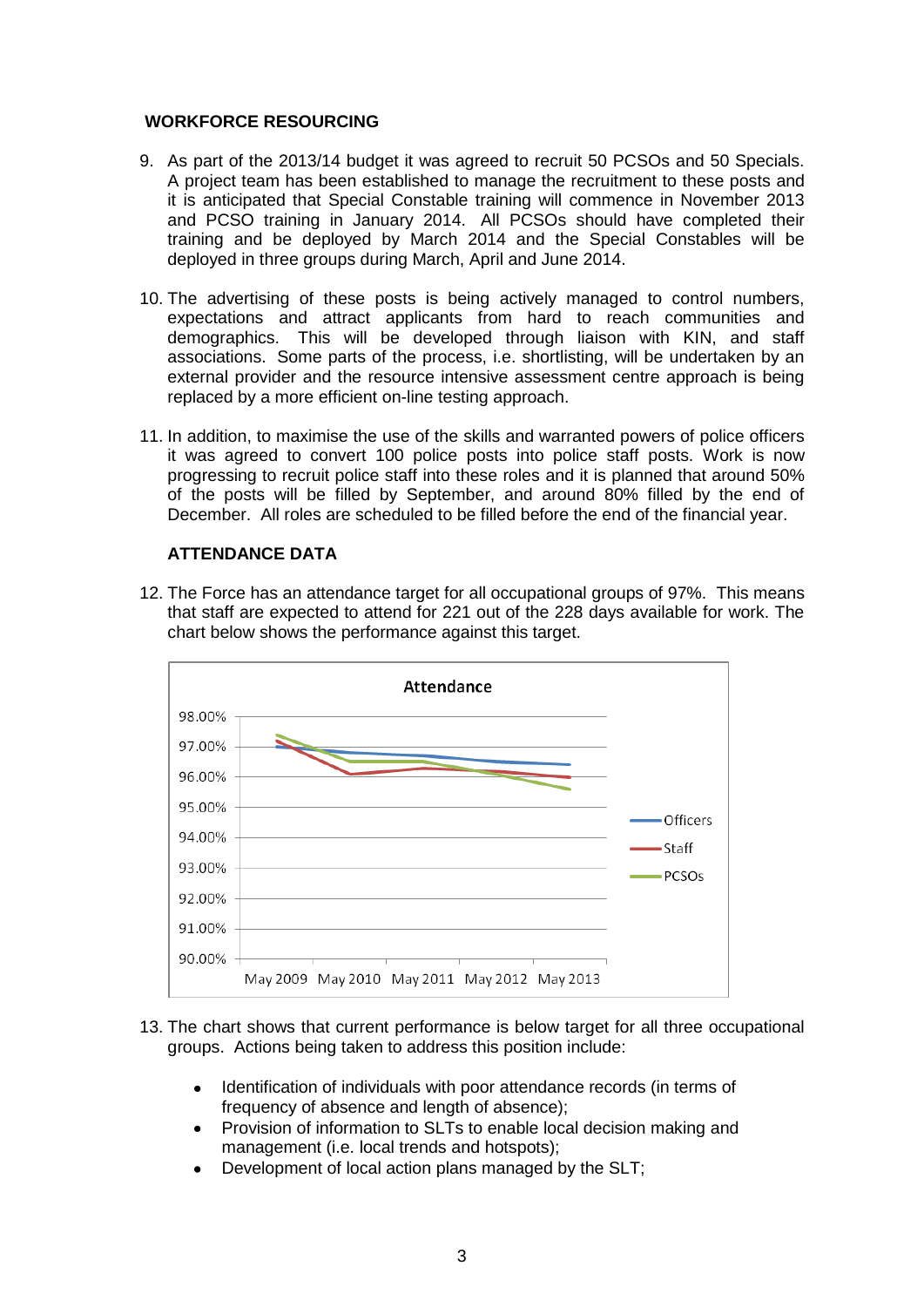- Dedicated Line Manager Adviser identified who will support line managers in  $\bullet$ taking cases forward and who will liaise with Occupational Health;
- Coaching of line managers by HR Managers and provision of leadership  $\bullet$ training on performance issues (including attendance management);
- Liaison with partner agencies to improve health and well being services, i.e. Remploy and Police Mutual;
- Communication strategy to inform colleagues of attendance target and expectations of the Force;
- $\bullet$ Development of options to recognise excellent attendance.
- 14. However, it should be noted that over 6,600 officers and staff have achieved 100% attendance (54% of workforce).

#### **WORKFORCE REDUCTIONS**

- 15. The use of Regulation A19 has been a fundamental part of our financial strategy and the number of officers projected to be affected in 2013/14 is 152 and 101 in 2014/15. It is normal for the annual figure to vary depending upon a number of factors, including for example, normal occurring turnover, ill health retirement, etc.
- 16. Police staff reductions have been delivered principally through the 3 phases of the Priority Based Budgeting process together with the voluntary redundancy scheme that was effect in 2011. Over the last three years 708 staff have left the Force on voluntary redundancy with a further 80 leaving on compulsory redundancy.

### **STANDARDS AND PERFORMANCE**

- 17. Police staff are subject to the Disciplinary Procedure that has been negotiated with the Trade Unions in accordance with the ACAS Code of Practice on Discipline and Grievance and meets legislative requirements.
- 18. There is no national capturing of police staff misconduct data and therefore it is not possible to compare West Midlands force data with that of other forces. Over the last year there has been more publicity within the Force regarding standards of behaviour particularly with reference to the use of social media and also misuse of force systems and disclosure of information. In addition to this, all 1<sup>st</sup> and 2nd line managers have been mandated to attend training on managing the performance of staff. The table below shows key data on police staff misconduct.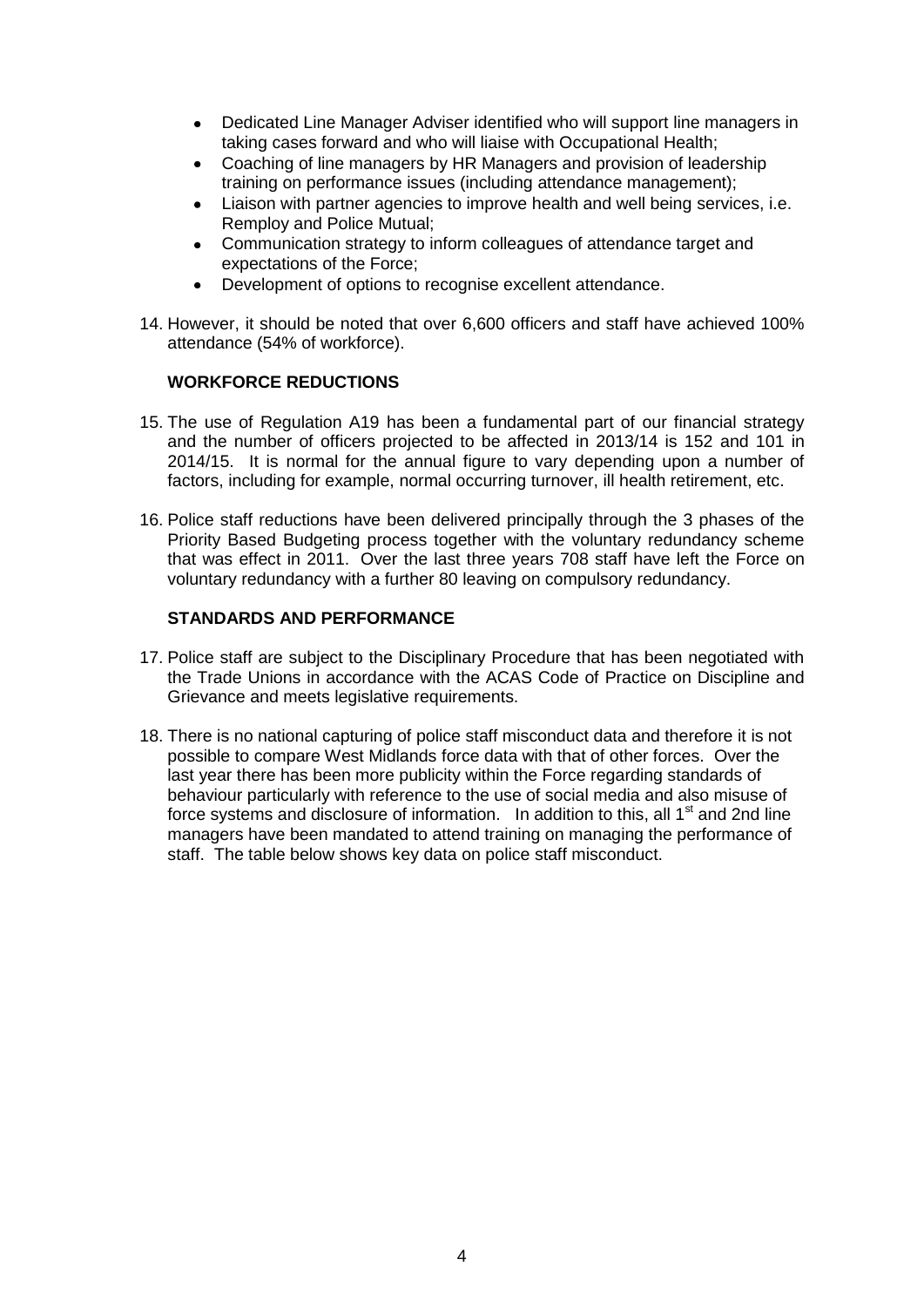|                              | 2011/12 | 2012/13 |
|------------------------------|---------|---------|
| <b>Disciplinary Hearings</b> |         |         |
| <b>Dismissals</b>            | 5       |         |
| Written warning              | 12      |         |
| Management advice            | 0       | 1       |
|                              | 17      | 3       |
| <b>Other</b>                 |         |         |
| No further action            | 20      | 10      |
| Management advice            | 20      | 10      |
| Resigned during process      | 9       | 6       |
| In progress                  | 1       | 7       |
|                              | 50      | 33      |
| <b>Total</b>                 | 67      | 36      |
| Appeals                      | 5       | 1       |
| Appeals upheld               | 1       | 1       |
| Suspended staff              | 11      | 2       |

- 19. The table shows that the number of police staff being subject to disciplinary processes in 2012/13 was significantly lower than in 2011/12 (36 compared to 67). The main areas of misconduct are:
	- Misuse of force systems
	- Disclosure of information
	- Criminal offences
	- Inappropriate comments on social media
	- Inappropriate comments to members of the public and colleagues
- 20. Due to the closer working relationship that has developed between HR and Professional Standards Department, it had become clear that the sanctions being applied to police officers and police staff for misconduct matters varied. This was particularly evident in matters involving misuse of force systems, where it appeared that police staff were being treated more severely. These matters tended to be regarded as gross misconduct for police staff and misconduct for officers. Both HR and PSD now regard this type of misconduct as a significant risk to the Force and it is regarded as gross misconduct across the board. Clearly, the final decision taken by the Disciplinary Panel regarding the application of sanction will take account of the circumstances of the case and what mitigation is offered.

#### **WINSOR**

- 21. All of the police regulations that were introduced following the Winsor part 1 report have been implemented in Force, apart from the implementation of the voluntary severance scheme for police officers.
- 22. The Winsor Part 2 report contains 121 recommendations which are due for implementation during the period 2013 – 2018 and include issues that will have a direct impact on the Force (i.e. new pay scales, fitness testing, direct entry, etc.) and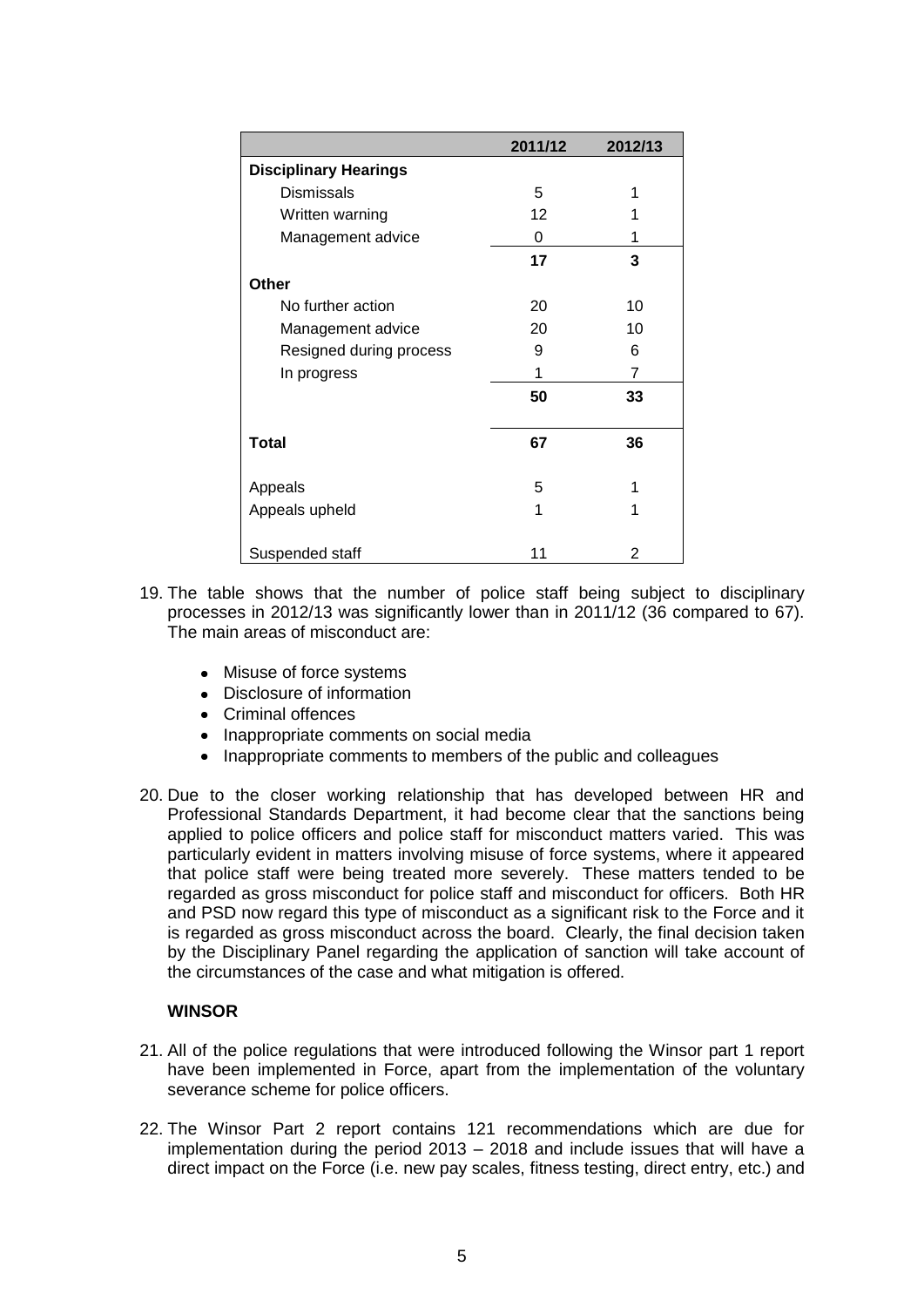also issues that have a national dimension (i.e. establishment of the College of Policing, abolishment of the PNB, etc).

- 23. The recommendations can be grouped into the following areas:
	- Recruitment and severance
	- PDR, performance and skills
	- Talent management, promotion and direct entry
	- Fitness and restricted officers
	- Pay and allowances
	- $\blacksquare$ National negotiation
- 24. A Winsor Project team has been established to implement those recommendations that were approved by the Police Arbitration Panel and Home Secretary. These are shown in appendix 2. A further number of recommendations required additional time for negotiation and are due to be reported to the Home Secretary by the end of July 2013. These are also shown in appendix 2.
- 25. The Key issues for the Force in relation to Winsor Part 2 are summarised below:
	- **Annual fitness test**  A significant issue for the Force is the introduction of a fitness test which is due to commence later in 2013, subject to further national negotiations. The recommendation is that all officers who undertake PST are required to pass a fitness test, undertaken as a shuttle run. Due to the space required to undertake the run, there are logistical problems of finding suitable venues within the Force estate. There are also concerns regarding the suitability of the shuttle run for those officers with restrictions. Another issue is whether the test is required annually; within the Force PST is undertaken at various intervals dependent upon the role and not necessarily on an annual basis. The Project Team is currently examining alternatives that are more flexible in terms of administering the test; utilising other types of equipment and venues for testing. At the time of writing no guidance has been provided to forces about the implementation of this recommendation.
	- **Pay scale for new entrants** The report recommended a new pay scale for constables which involves an immediate changes for new entrants, and a graduated move to the new scale for serving officers. The starting salary for new recruits has been lowered and point 0 starts at £19k with a maximum of £21,999 (actual salary is at the discretion of the Chief Constable, after consultation with local policing body, based on local recruitment needs.) Entrants with relevant police service or a policing qualification may be appointed at point 1 of the scale (£22k) and this point is also available on a discretionary basis. Those appointed on point 0 would move to point 1 on completion of initial training. Of note, many forces have been quoted in the media as intending to appoint *all* entrants at point 1 of the scale, including West Mercia/Warwickshire, which would need to be considered when recruitment into West Midlands is required.
	- **Direct Entry -** Direct entry proposals are still being reviewed nationally following  $\bullet$ a consultation process, through which concerns were raised around the Russell Group of universities being targeted as this may undermine the objective of widening diversity within the service. Chief Constables have discretion regarding the introduction of direct entry for Superintendents. National feedback is that the Superintendent Scheme has not been widely viewed as overall beneficial or cost effective and is unlikely to be in high demand given that it is a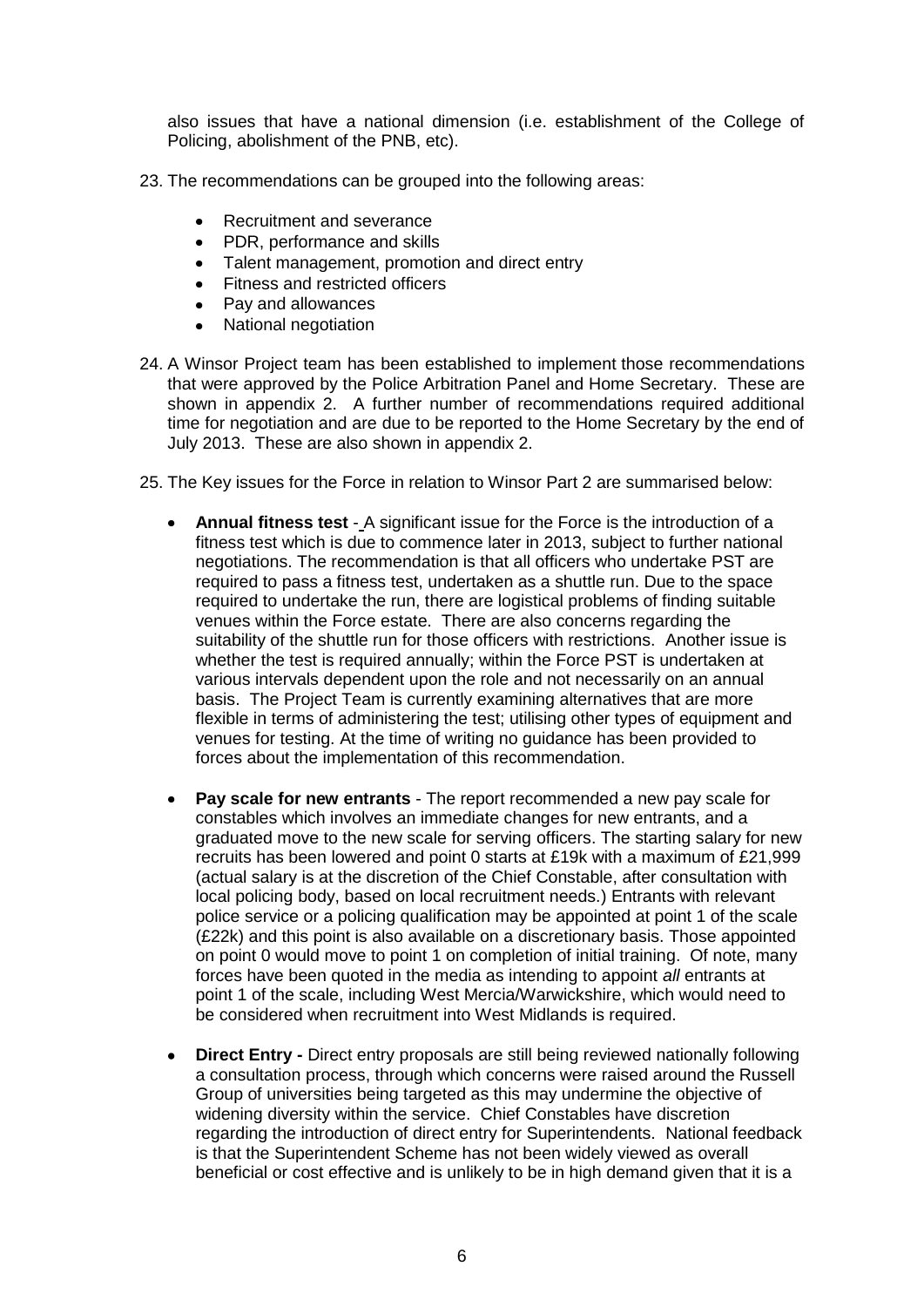discretionary recommendation. The College of Policing are expecting to design the Inspectors scheme in Autumn 2013 anticipating roll out in Spring 2014.

- **Compulsory Severance for police officers and ill-health retirements for**   $\bullet$ **permanently restricted officers -** The issue of compulsory severance for police officers and retirement for permanently restricted officers are still the subject of national discussion by the Police Negotiating Board. These are clearly contentious areas and will require careful handling in Force.
- 26. The Police Staff Council has not engaged in national negotiations and has therefore not agreed any of the recommendations that apply to police staff from either Winsor Part 1 or Part 2 reports.

#### **FINANCIAL IMPLICATIONS**

27. There are no financial implications arising directly from this report.

#### **LEGAL IMPLICATIONS**

28. There are no specific legal implications arising from this report.

### **RECOMMENDATION**

29. The Board is asked to note the contents of this report.

David Wilkin Director of Resources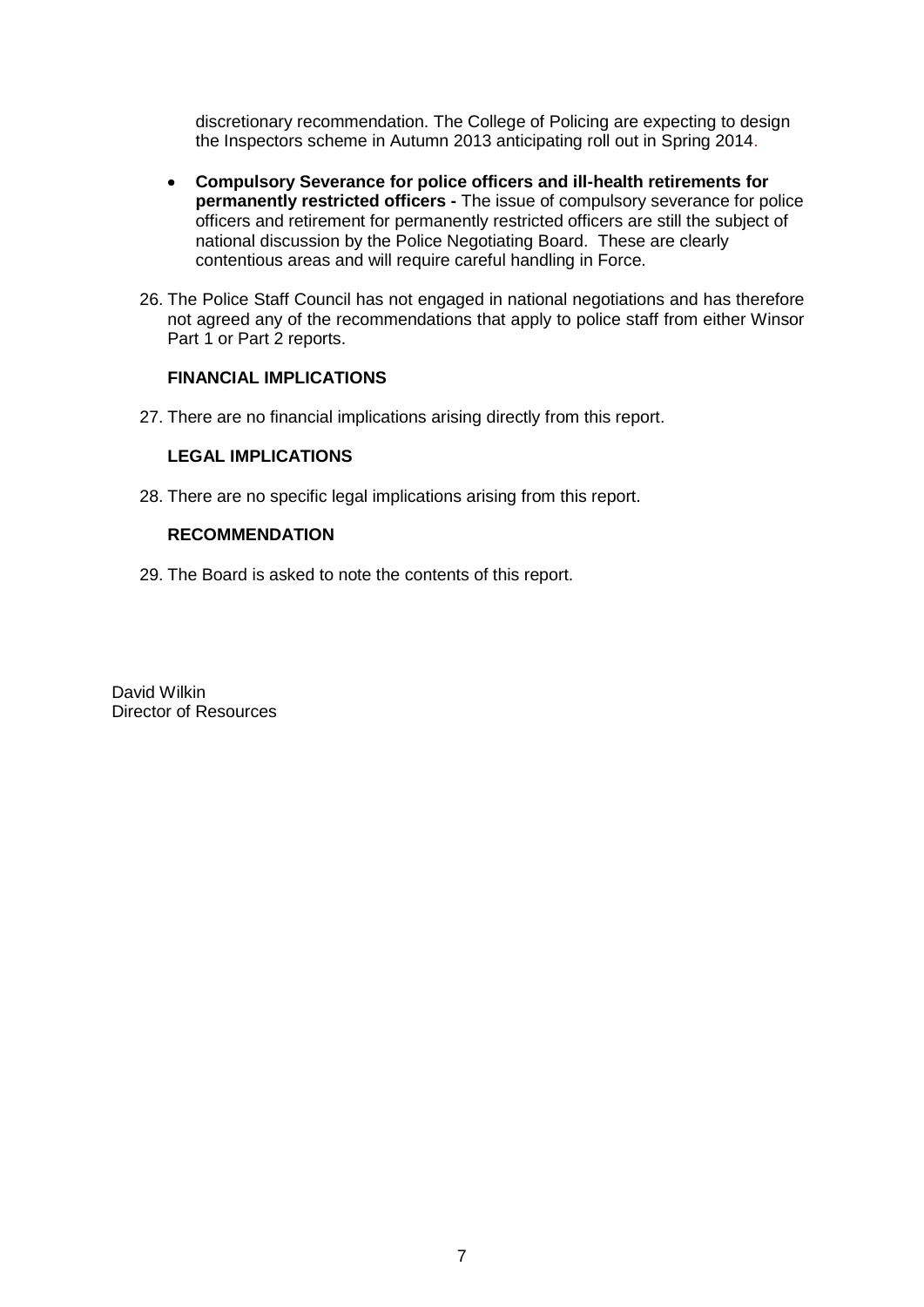# **Appendix 1**

## Table 1 - gender

|               |      | <b>Police Officers</b> |            | <b>Police Staff</b> |            | <b>PCSOs</b> | <b>Force Total</b> |       |
|---------------|------|------------------------|------------|---------------------|------------|--------------|--------------------|-------|
|               |      |                        |            |                     |            |              |                    |       |
| <b>Gender</b> | FTE. | $\frac{9}{6}$          | <b>FTE</b> | $\%$                | <b>FTE</b> | $\%$         | <b>FTE</b>         | $\%$  |
| <b>Male</b>   | 5234 | 70.3%                  | 1165       | 38.5%               | 348        | 51.5%        | 6747               | 60.5% |
| <b>Female</b> | 2208 | 29.7%                  | 1864       | 61.5%               | 328        | 48.5%        | 4401               | 39.5% |
| Grand         |      |                        |            |                     |            |              |                    |       |
| <b>Total</b>  | 7442 |                        | 3029       |                     | 676        |              | 11148              |       |

## Table 2 - ethnicity

|                                         |            | <b>Police Officers</b> |            | <b>Police Staff</b> |            | <b>PCSOs</b> | <b>Force Total</b> |       |
|-----------------------------------------|------------|------------------------|------------|---------------------|------------|--------------|--------------------|-------|
| <b>Ethnicity</b>                        | <b>FTE</b> | ℅                      | <b>FTE</b> | %                   | <b>FTE</b> | %            | <b>FTE</b>         | $\%$  |
| White or White<br><b>British</b>        | 6789       | 91.2%                  | 2659       | 87.8%               | 591        | 87.4%        | 10038              | 90.0% |
| Asian or Asian<br><b>British</b>        | 365        | 4.9%                   | 215        | 7.1%                | 52         | 7.7%         | 632                | 5.7%  |
| <b>Black or Black</b><br><b>British</b> | 114        | 1.5%                   | 83         | 2.7%                | 12         | 1.8%         | 209                | 1.9%  |
| Mixed                                   | 138        | 1.9%                   | 34         | 1.1%                | 16         | 2.4%         | 188                | 1.7%  |
| Chinese                                 | 3          | $0.0\%$                | 4          | 0.1%                |            | 0.0%         | 7                  | 0.1%  |
| Any Other                               | 6          | 0.1%                   | 4          | 0.1%                |            | 0.1%         | 11                 | 0.1%  |
| <b>Not Stated</b>                       | 28         | 0.4%                   | 31         | 1.0%                | 4          | 0.6%         | 63                 | 0.6%  |
| <b>Grand Total</b>                      | 7442       |                        | 3029       |                     | 676        |              | 11148              |       |

## Table 3 – disability

|                            | <b>Police Officers</b> |       | <b>Police Staff</b> |       | <b>PCSOs</b> |       | <b>Force Total</b> |       |
|----------------------------|------------------------|-------|---------------------|-------|--------------|-------|--------------------|-------|
| <b>Declared Disability</b> | <b>FTE</b>             | %     | FTE.                | $\%$  | <b>FTE</b>   | $\%$  | <b>FTE</b>         | %     |
| <b>N</b>                   | 7375                   | 99.1% | 2908                | 96.0% | 672          | 99.4% | 10955              | 98.3% |
|                            | 67                     | 0.9%  | 121                 | 4.0%  | 4            | 0.6%  | 192                | 1.7%  |
| <b>Grand Total</b>         | 7442                   |       | 3029                |       | 676          |       | 11148              |       |

## Table 4 – age banding

|                    | <b>Police Officers</b> |       | <b>Police Staff</b> |       | <b>PCSOs</b> |       | <b>Force Total</b> |       |
|--------------------|------------------------|-------|---------------------|-------|--------------|-------|--------------------|-------|
| <b>Age Banding</b> | <b>FTE</b>             | %     | <b>FTE</b>          | %     | <b>FTE</b>   | $\%$  | <b>FTE</b>         | %     |
| $18 - 20$          |                        | 0.0%  | 3                   | 0.1%  |              | 0.0%  | 3                  | 0.0%  |
| $21 - 25$          | 144                    | 1.9%  | 141                 | 4.7%  | 102          | 15.1% | 387                | 3.5%  |
| $26 - 30$          | 1068                   | 14.3% | 361                 | 11.9% | 155          | 23.0% | 1583               | 14.2% |
| $31 - 40$          | 3086                   | 41.5% | 668                 | 22.0% | 174          | 25.8% | 3929               | 35.2% |
| 41 - 50            | 2729                   | 36.7% | 956                 | 31.5% | 167          | 24.7% | 3851               | 34.5% |
| $51 - 60$          | 410                    | 5.5%  | 790                 | 26.1% | 73           | 10.8% | 1273               | 11.4% |
| $61 - 65$          | 6                      | 0.1%  | 96                  | 3.2%  | 3            | 0.4%  | 105                | 0.9%  |
| Over <sub>65</sub> |                        | 0.0%  | 16                  | 0.5%  | 1            | 0.1%  | 17                 | 0.1%  |
| <b>Grand Total</b> | 7442                   |       | 3029                |       | 676          |       | 11148              |       |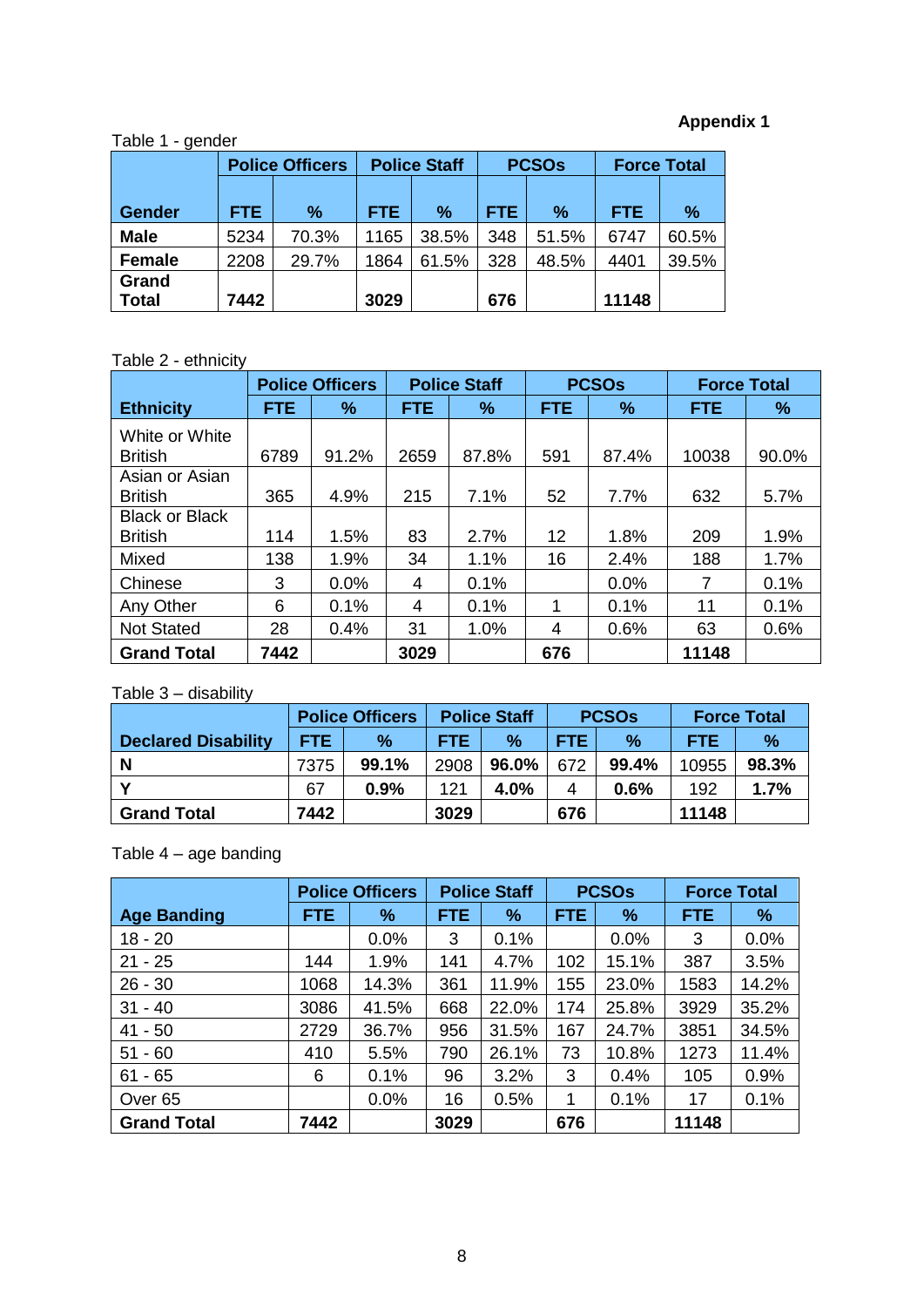|                           | <b>Police Officers</b> |       | <b>Police Staff</b> |       | <b>PCSOs</b> |       | <b>Force Total</b> |       |
|---------------------------|------------------------|-------|---------------------|-------|--------------|-------|--------------------|-------|
| <b>Sexual Orientation</b> | <b>FTE</b>             | %     | <b>FTE</b>          | %     | <b>FTE</b>   | $\%$  | <b>FTE</b>         | $\%$  |
| Bi-sexual                 | 30                     | 0.4%  |                     | 0.2%  | 1            | 0.1%  | 38                 | 0.3%  |
| Gay / Lesbian             | 120                    | 1.6%  | 28                  | 0.9%  | 13           | 1.9%  | 160                | 1.4%  |
| Heterosexual              | 4218                   | 56.7% | 1512                | 49.9% | 271          | 40.1% | 6001               | 53.8% |
| Prefer not to say         | 935                    | 12.6% | 346                 | 11.4% | 48           | 7.1%  | 1329               | 11.9% |
| <b>Not Stated</b>         | 2140                   | 28.8% | 1136                | 37.5% | 343          | 50.7% | 3618               | 32.5% |
| Other                     |                        | 0.0%  |                     | 0.0%  |              | 0.0%  |                    | 0.0%  |
| <b>Grand Total</b>        | 7442                   |       | 3029                |       | 676          |       | 11148              |       |

Table 5- sexual orientation

### Table 6 – religion/belief

|                          | <b>Police Officers</b> |       | <b>Police Staff</b> |       | <b>PCSOs</b> |       | <b>Force Total</b> |       |
|--------------------------|------------------------|-------|---------------------|-------|--------------|-------|--------------------|-------|
| <b>Religion / Belief</b> | <b>FTE</b>             | ℅     | <b>FTE</b>          | %     | <b>FTE</b>   | ℅     | <b>FTE</b>         | $\%$  |
| <b>Buddhist</b>          | 30                     | 0.4%  | 5                   | 0.2%  |              | 0.0%  | 35                 | 0.3%  |
| Christian                | 2872                   | 38.6% | 1103                | 36.4% | 183          | 27.0% | 4158               | 37.3% |
| Hindu                    | 28                     | 0.4%  | 28                  | 0.9%  | 1            | 0.1%  | 57                 | 0.5%  |
| Jain                     | 18                     | 0.2%  | 3                   | 0.1%  |              | 0.0%  | 21                 | 0.2%  |
| Jewish                   | 9                      | 0.1%  |                     | 0.0%  |              | 0.0%  | 9                  | 0.1%  |
| Muslim                   | 86                     | 1.2%  | 29                  | 0.9%  | 14           | 2.1%  | 129                | 1.2%  |
| No Religion              | 1062                   | 14.3% | 348                 | 11.5% | 81           | 12.0% | 1491               | 13.4% |
| <b>Not Stated</b>        | 2141                   | 28.8% | 1127                | 37.2% | 345          | 51.0% | 3613               | 32.4% |
| Other                    | 261                    | 3.5%  | 85                  | 2.8%  | 15           | 2.2%  | 360                | 3.2%  |
| Prefer not to say        | 808                    | 10.9% | 242                 | 8.0%  | 25           | 3.7%  | 1075               | 9.6%  |
| Rastafarian              | 4                      | 0.1%  |                     | 0.0%  |              | 0.0%  | 4                  | 0.0%  |
| Shinto                   | 3                      | 0.0%  |                     | 0.0%  |              | 0.0%  | 3                  | 0.0%  |
| Sikh                     | 116                    | 1.6%  | 59                  | 1.9%  | 13           | 1.9%  | 187                | 1.7%  |
| Taoist                   | $\overline{2}$         | 0.0%  |                     | 0.0%  |              | 0.0%  | $\overline{2}$     | 0.0%  |
| Zoroastrian              | 3                      | 0.0%  |                     | 0.0%  |              | 0.0%  | 3                  | 0.0%  |
| <b>Grand Total</b>       | 7442                   |       | 3029                |       | 676          |       | 11148              |       |